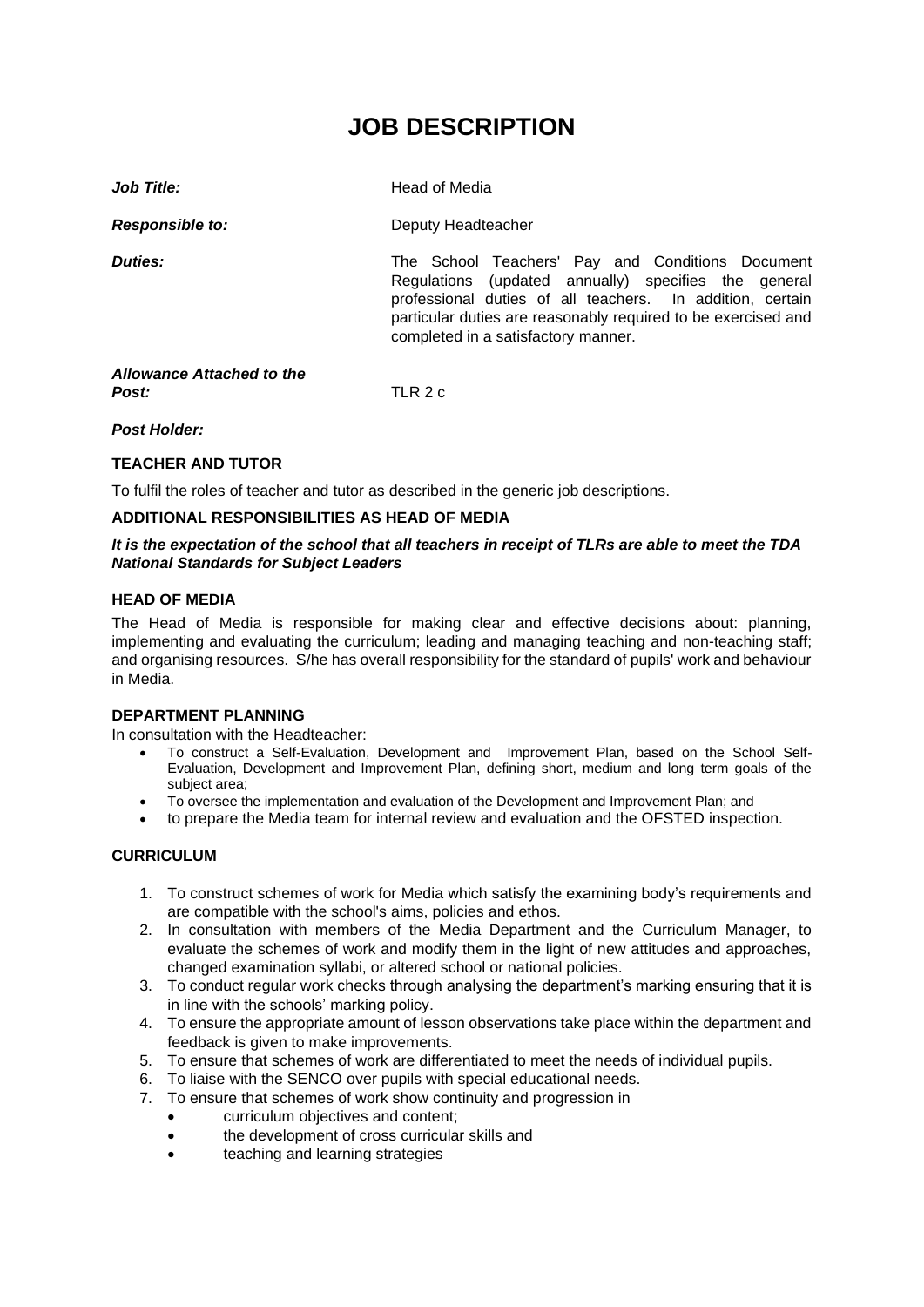- 8. To assist in the development of cross-curricular themes, skills and dimensions as appropriate.
- 9. To ensure that teaching and learning strategies within the Media team that stimulate pupil interest and involvement in learning and meet the needs of individual learners, drawing on good practice throughout the school.
- 10. To acquire a range of appropriate educational resources that offer value for money.
- 11. To assist the Librarian in the acquisition of stock which supports the curriculum.
- 12. To contribute to the Virtual Learning Environment & encourage all stakeholders to make use of it.
- 13. To develop and monitor assessment procedures compatible with the school policy and statutory requirements.
- 14. To evaluate the suitability of courses offered by the different examination boards and choose those which meet the needs and aspirations of pupils.
- 15. To ensure the arrangement of educational visits and enhancement activities which aim to support curriculum objectives.
- 16. To contribute as appropriate to the planning of the school timetable. To advise on the most effective deployment of departmental personnel.
- 17. To maintain constant awareness of developments in Media and bring these to the attention of the department and Deputy Head.
- 18. To liaise with other Heads of Department over whole school curriculum planning.

## **PUPILS**

- 1. To establish and maintain high levels of expectations in pupils. To ensure that the school guidelines on behaviour, quality of work and completion of homework are implemented.
- 2. To establish procedures for the assessment and recording of pupil progress in line with school and national policy. To ensure that pupil records are passed on from year to year. To organise teaching groups into sets where appropriate.
- 3. To ensure that pupils and their parents are provided with information and guidance about Media.
- 4. To supervise the completion of reports and Individual Action Plans.
- 5. To ensure liaison with the pastoral and learning support staff over individual pupil needs, especially during times of stress. To monitor attendance and punctuality and ensure that pupils use their organisers.
- 6. To assist in the discipline and congratulation of individual pupils.

## **MANAGEMENT OF STAFF**

The Head of Media should demonstrate the ability to lead, motivate and get the best out of others. S/he should engender a common sense of purpose, shared vision and sense of mission within the department.

- 1. To assist with recruitment and appointment.
- 2. To assist in the preparation of job descriptions and delegate appropriate responsibilities and duties to members of the department as appropriate.
- 3. To make arrangements for the induction of newly appointed teachers. To provide a full programme of guidance and support for newly qualified teachers, those returning to teaching and those taking part in the Graduate & Registered Teacher programme. To prepare reports on Early Career Teachers.
- 4. To liaise with the Deputy Head in promoting the professional Improvement of teachers within the team and CPD.
- 5. To contribute to the Performance Management process.
- 6. To identify strengths and areas for Improvement of staff and take appropriate actions to encourage high morale.
- 7. To bring to the attention of the Headteacher via the Deputy Head areas of concern in the professional capability of teaching and non-teaching staff.
- 8. To implement school procedures for the monitoring and evaluation of the work of teachers of Media.
- 9. To ensure that lesson plans are prepared, schemes of work are followed, pupil work is assessed and the school reward system is used by staff;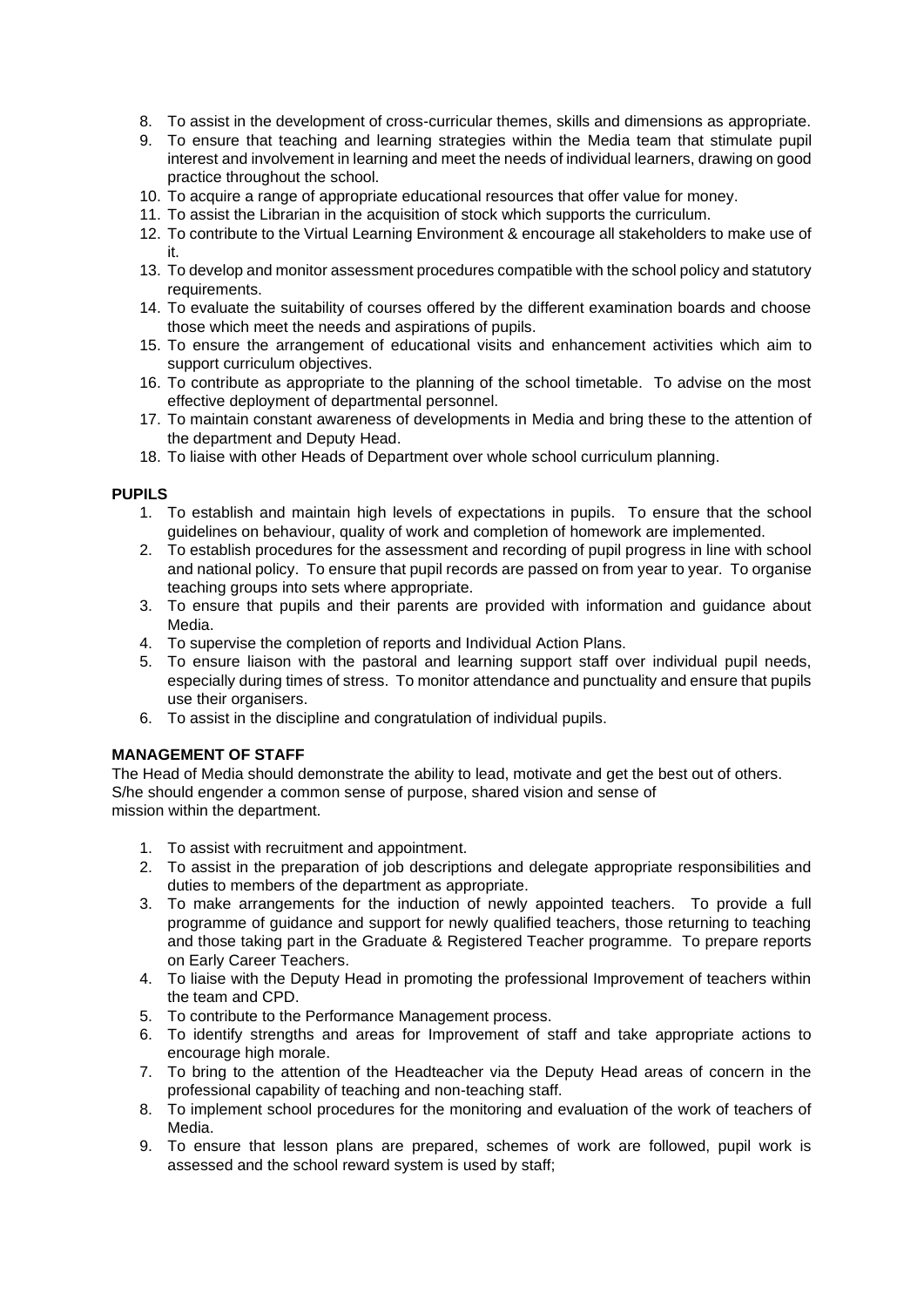- 10. To establish structures for consultation, communication and evaluation within the team. To hold effective meetings and ensure that minutes are distributed to members of the department, the Headteacher and Media SLT Link.
- 11. To ensure that Media is represented at cross-curricular group meetings.
- 12. To organise work for absent staff, ensuring that suitable work is set and resourced.
- 13. To assist in the deployment of support teaching staff.
- 14. To meet with the link representative on the Senior Leadership Team and exchange information as required.
- 15. To have a thorough, professional knowledge of departmental staff, to take interest in their wellbeing and to offer guidance as appropriate.

## **NON-TEACHING STAFF (if applicable)**

- 1. To assist with recruitment and appointment of non-teaching staff.
- 2. To implement an induction programme for new non-teaching staff.
- 3. To deploy staff within the department and to prepare job descriptions.
- 4. To monitor and evaluate the work of the non-teaching staff.
- 5. To undertake the Performance management reviews of non-teaching staff in their area.

# **RESOURCES AND ACCOMMODATION**

- 1. To ensure that resources for Media are relevant to curriculum needs, cost effective and are well maintained.
- 2. To prepare an annual budget for the Business Manager and ensure appropriate financial records are maintained.
- 3. To ensure the purchase, maintenance and appropriate allocation of resources.
- 4. To outline standards for the proper care of the accommodation, furniture and equipment and to demonstrate the economic, efficient and effective use of resources.
- 5. To ensure that the learning environment is enhanced and that:
	- a. classrooms etc are left tidy and clean; and
	- b. pupil work is regularly displayed within and outside the classroom.
- 6. To liaise with the Health and Safety representative in ensuring that pupils and teachers work in a safe and healthy environment.
- 7. To liaise with the Business Manager regarding all issues related to finance.

## **EXAMINATIONS**

- 1. To ensure liaison with the Examinations Officer over entry procedures
- 2. To ensure that Controlled Assessment is prepared, delivered, assessed and forwarded to the exam board appropriately.
- 3. To liaise with and arrange the visit of external moderators.
- 4. To monitor examination results within the department and prepare a report to the Headteacher.
- 5. To prepare internal examination question papers in consultation with other members of the departments.

## **THE COMMUNITY**

- 1. To ensure that collaboration with other HODs take place in order to raise standards.
- 2. To ensure effective dialogue with parents in accordance with school policies.
- 3. To assist in the induction of pupils entering the school during KS3 and KS4.
- 4. To ensure that pupils receive advice of post 16 courses in association with the Careers Library and Careers staff.
- 5. To contribute to reports to Governors when required.
- 6. To maintain a dialogue with the support services and advisory staff.
- 7. To promote those links with the local community which enhance curriculum provision.

# **GENERAL**

- To take reasonable care of department resources and to account for any equipment used.
- To attend department meetings and assist in planning and evaluation.
- To set cover work when on known leave of absence and to seek to when ill.